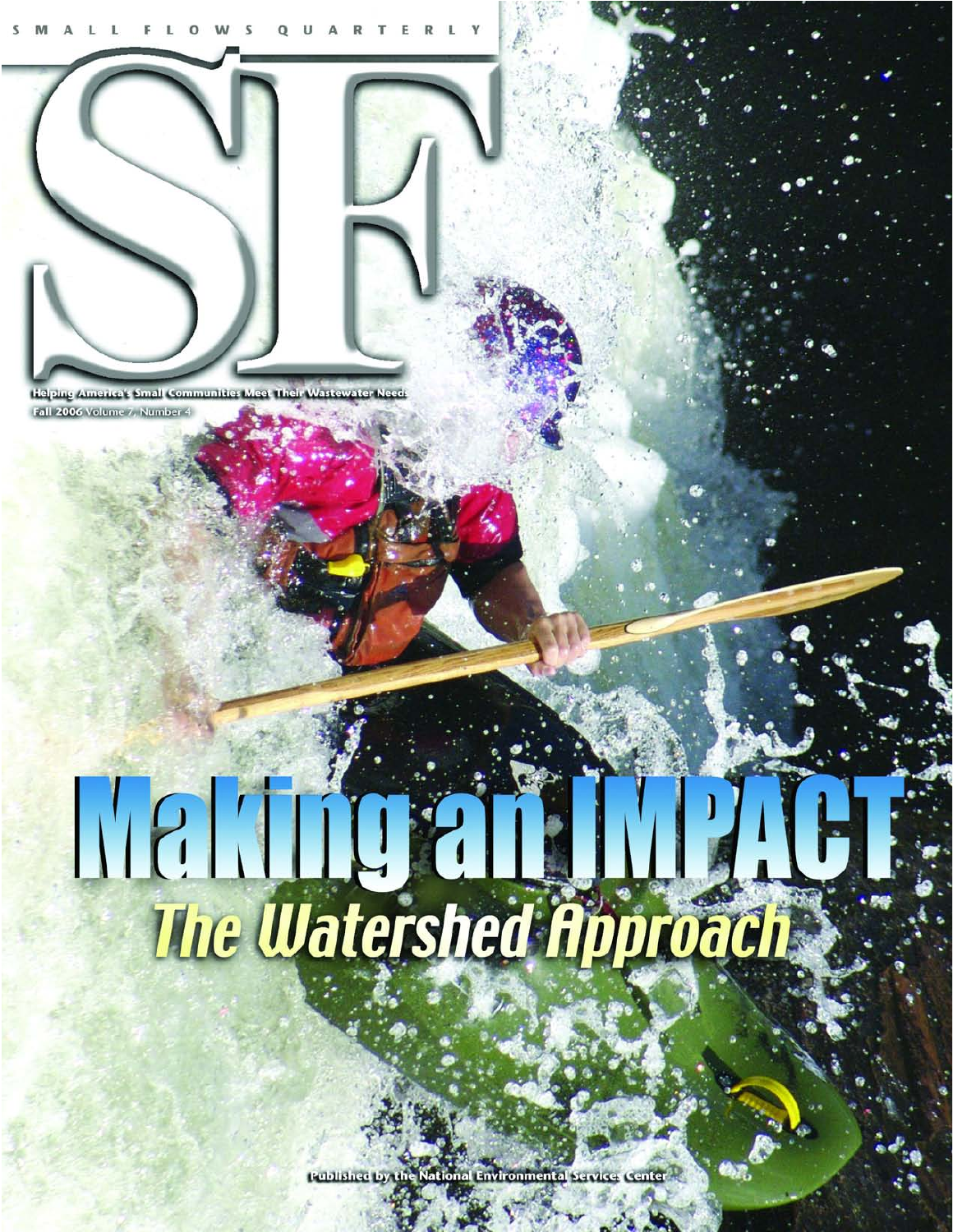

### **DEPARTMENTS**

- **4 MOU Update**
- **8 Legal Views**
- **28 Related Products**

### **11 Making an IMPACT**<br>The Watershed Approach<br>Caigan M. McKenzie<br>Nearly 40 percent of streams, 45 per *The Watershed Approach The Watershed Approach* **Making an IMPACT Caigan M. McKenzie**

Nearly 40 percent of streams, 45 percent of lakes, and 50 percent of estuaries that have been assessed across the U.S. are still not clean enough to support uses such as fishing and swimming. One of the reasons for such dismal numbers is polluted watersheds, and federal programs and private organizations are working swimming. One of the reasons for such dismal<br>numbers is polluted watersheds, and federal<br>programs and private organizations are working<br>to change that.



### **SMALL FLOWS QUARTERLY**

**FALL 2006**

### **Onsite Wastewater Training in Rhode Island Natalie Eddy**

To date, the New England Onsite Wastewater Training Center has installed 56 onsite wastewater treatment systems in communities throughout Rhode Island that provide important information on emerging water quality research technologies. The program also offers classroom and field training experience, and more.

### **Regional Wastewater Grants and Loans Natalie Eddy**

In these times of increased need and budgetary cutbacks, it would seem next to impossible to find grant funding for either centralized or decentralized wastewater systems. Despite the aging infrastructure, spending cuts, and the ever-present need to economize, some regional or state funding programs do exist, scattered across the country.

### **28 JURIED ARTICLE**<br>Performance of an Advanced Integrated<br>**28 Pond System** *Performance of an Advanced Integrated Pond System*

**William Li, P.E., John McGee, P.E., and Geoffrey Holmes** Population growth and permit violations spurred the Fisherman Bay Sewer District on Lopez Island, Washington, to upgrade its out-dated lagoon system. This paper describes a project to add an anaerobic pretreatment cell to the system, upgrading it to an advanced integrated pond system. This article presents performance data for two years after the upgrade was completed. The plant's performance improved significantly and has had no permit violations since the upgrade.

### **JURIED ARTICLE** *Water Quality Effluent From a Recirculating, Vertical-Flow, Constructed Wetland*

**Alfredo García-Pérez, Ph.D., Bill Grant, and Mark Harrison, P.E.**

Constructed wetlands have been used in LaGrange County, Indiana, for more than a decade. This study examines the performance of a subsurface constructed wetland using a recirculating vertical flow to treat sewage from a single-family home. Results indicate that this technology can be a viable alternative for treating conventional septic system effluent prior to underground discharge.

3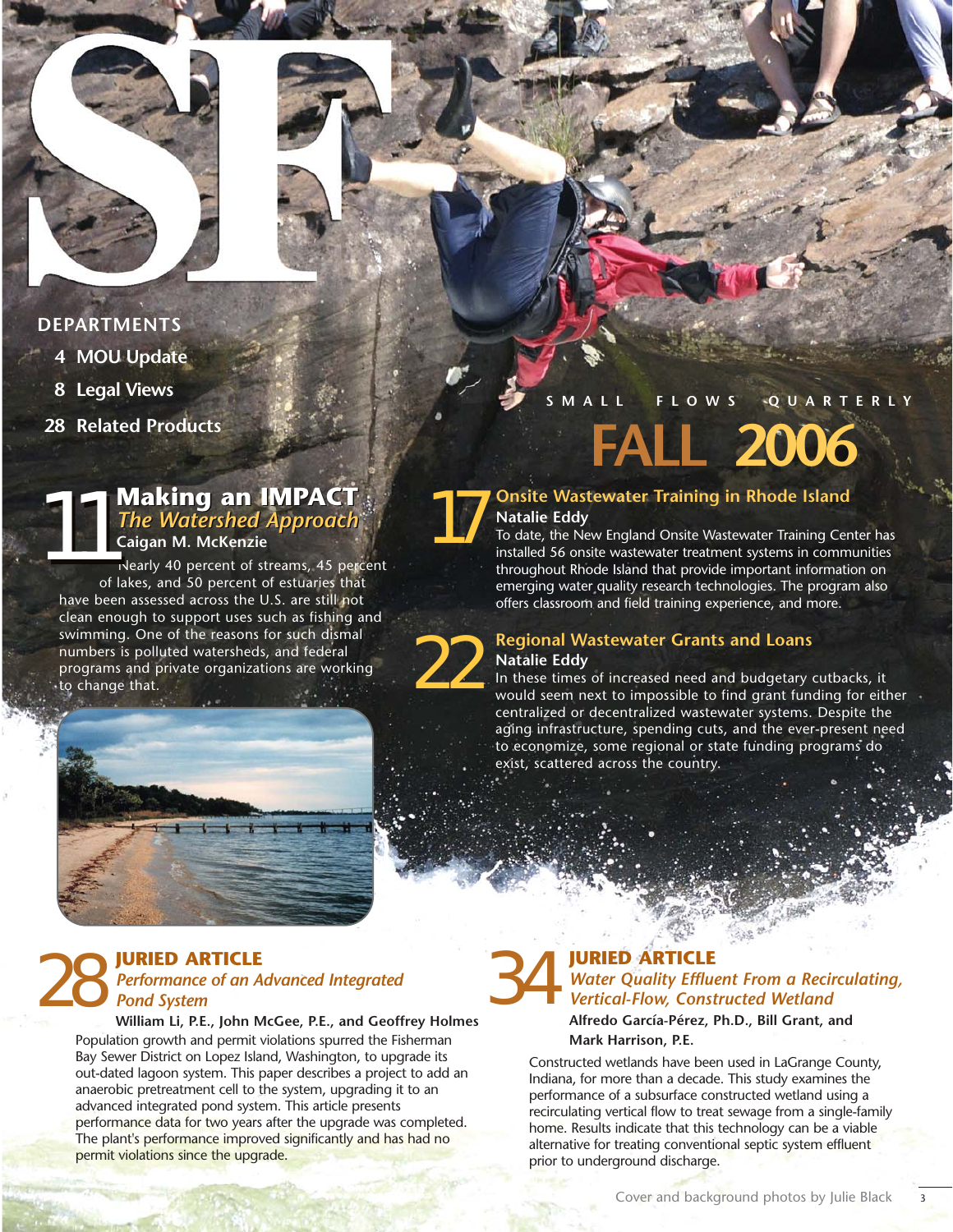### **ABSTRACT:**

Subsurface constructed wetlands have been used for more than a decade in LaGrange County, Indiana, to remove wastewater contaminants that could reach groundwater supplies. Performance of a subsurface constructed wetland using a recirculating vertical flow to treat sewage from a single-family home was examined. Effluent water samples were taken biweekly and analyzed for total suspended solids (TSS), five-day biochemical oxygen demand (BOD**5**), total nitrogen (TN), total Kjeldhal nitrogen (TKN), nitrate-N, ammonia-N and fecal coliform bacteria. Water analyses collected on site included temperature, dissolved oxygen, oxido-reduction potential and pH. The constructed wetland system efficiency was high after a year operation. Average treatment efficiencies for TSS, BOD**5**, TN, TKN, ammonia-N, and coliforms removal were 96, 97, 83, 93, 92 and 99 percent respectively. Nitrate-N final mean value was 9.8 mg/L, and dissolved oxygen concentration increased from 0.8 to 4.5 mg/L. These results indicate that a constructed wetland using a recirculating, verticalflow is a viable alternative to pretreating conventional septic systems effluents before underground discharge. **<sup>34</sup>**

# **Small Flows Quarter**

### **Water Quality Effluent From a Recirculating, Vertical-Flow, Constructed Wetland**

### **AUTHORS**

**Alfredo García-Pérez, Ph.D., Bill Grant, and Mark Harrison, P.E.**

Conventional septic systems are commonly used to treat residential sewage in areas without sanitary sewers. However, septic systems are not suitable for all sites and have been considered a primary contaminant source for private water wells (Bhardwaj, 2003). Septic tanks effluents contain high concentrations of pollutants, including dissolved nitrogen that could contaminate groundwater with nitrate, thereby impairing human water supplies (Whitehill et al., 2003; Hanson et al., 2002).

Subsurface constructed wetlands have been used for more than a decade in northeast Indiana's La-Grange County to remove human wastewater pollutants and reduce contaminants that could reach the groundwater supplies. At present, more than 150 subsurface constructed wetlands using horizontal flow are in use in the county.

The water quality testing data for the installed constructed wetlands effluents with horizontal flow shows biological oxygen demand (BOD) and total suspended solids (TSS) to acceptable concentrations. However, the horizontalflow constructed wetlands show low efficiency for eliminating nitrogenous compounds because of the limited oxygen transfer.

Anaerobic conditions predominate in horizontal-flow constructed wetlands (EPA, 2000). As a result, oxidation of ammonia-N, which is the predominant form of nitrogen in septic tank effluents, cannot achieve low levels

as desired. To improve removal of nitrogen compounds from septic tank effluents, a recirculating vertical-flow constructed wetland, serving a single-family home was constructed and evaluated in La-Grange County.

### **Materials and Methods**

A constructed wetland measuring 15 ft. (4.6 m) x 15 ft. and 43 inches (1.1 m) deep was built to treat sewage from a singlefamily home (**Figure 1**). The volume of sewage treated was assumed to be approximately 1,700 L (450 gallons) per day for the three-bedroom home according to current Indiana State Department of Health regulations (ISDH, 1990). The house is inhabitated year-round by three people. The assumed daily flow of 450 gallons per day (gpd) is excessive by comparison to metered flow from sanitary sewer connections. The LaGrange County Sewer District has found a metered sewage flow of 120 gpd for home connections with a mean family size of two adults.

The subsurface, recirculating, vertical-flow constructed wetland utilized a timer to apply pretreated sewage over the entire top bed area planted with river bulrush (*Scirpus fluviatilis*), hard-stemmed bulrush (*Scirpus acutus*), softstemmed or great bulrush (*Scirpus validus creber*), prairie cord grass (*Spartina pectinata*), common rush (*Juncus effuses*), dark green rush (*Scirpus atrovirens*) and great spike

**Assistance. Solutions. Knowledge. NESC**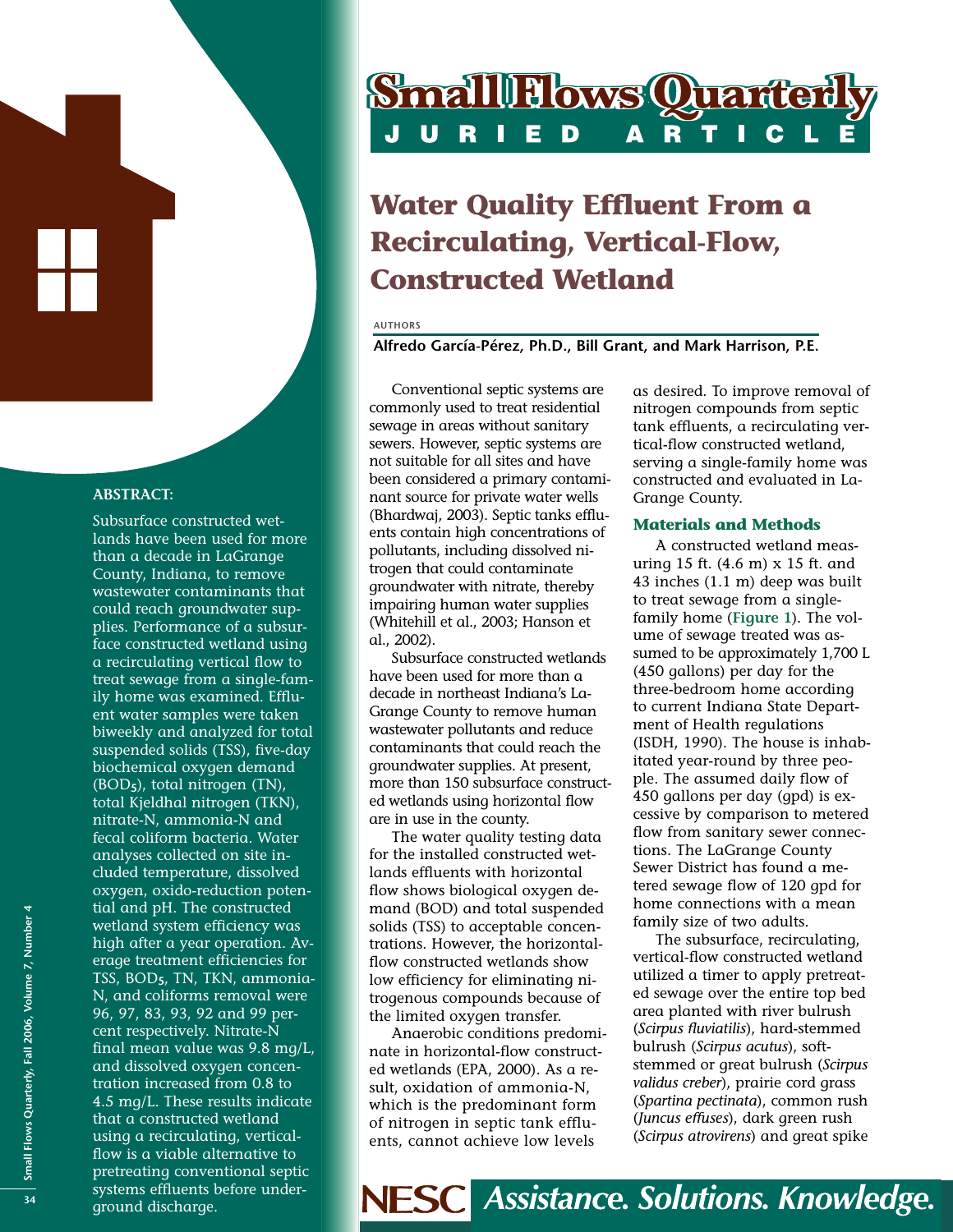





rush (*Eleocharis palustris*), with a density of about seven plants per square meter. The wastewater was collected in a 3,800-L (1,000-gallon) septic tank, and then gradually released by gravity flow to the feeding inlet bottom of the wet land. The wetland cell was built with a 30-mil PVC liner fabricated by Environmental Protection, Inc. (Mancelona, Michigan) and filled 18 inches (46 cm) deep with 13- to 25-mm diameter stone in the bottom layer, and 24 inches (61 cm) deep with 4-mm diameter gravel in the top layer.

Treated water was collected in the outlet sump pit, consisting of a 5-foot (1.52-m) section of 24-inch (61-cm) diameter black corrugated drain tile installed vertically. The bottom of the drain tile was filled with concrete to avoid infiltration into the ground, and the top was fitted with a drain tile cap. During each 30-minute period, the wetland effluent collected in the sump pit was pumped for two minutes via a 1-inch (2.5 cm) PVC manifold pipe onto the top of the gravel and stone bed. The pump (Myers, Model ME3F), with a maximum recirculation flow of 66 gallons per minute, was controlled by an electronic repeat cycle timer (Omron, Model H3CR).

Water samples from the effluent collected in the sump pit were taken biweekly for one year and submitted to a certified U.S. Environmental Protection Agency (EPA) testing laboratory and analyzed using the methodology described in *Standard Methods* (SM) (APHA et al., 1998) and in the EPA manual, *Methods for Chemical Analysis of Water and Wastes* (EPA) (EPA, 1983), for the following parameters: five-day biochemical oxygen demand (BOD 5 ) (SM, 5210-B), nitrate (NO<sup>-</sup>3-N) (EPA, 353.2), ammonia-N (NH<sup>+</sup><sub>4</sub>-N) (EPA, 350.3), TSS (EPA, 160.2); fecal coliforms bacteria (*E. coli* ) (EPA, Coliscan) and TKN (EPA, 351.4). TKN is defined as the sum of the free NH<sup>+</sup>4-N and organic nitrogen compounds. Total-N (TN) is determined by the combination of TKN and  $NO<sub>3</sub>$ -N.

Water analyses collected on-site in the outlet sump pit included temperature (air and water), dissolved oxygen (DO) using an oxygen meter (YSI, Model 95/50 FT), oxygen reduction potential (ORP), and pH using a combined ORP & pH meter (WTW, Model 340). The removal efficiency was calculated according to the equation used by Ebeling et al. (2003) as follows:

### **(equation 1)**

removal efficiency (%) = ({influent-effluent}/influent) x 100

### **Results and Discussion**

The wetland effluents results for DO, ORP, pH, air and water temperature, BOD5, TSS, coliform bacteria (**Table 1**), and nitrogenous compounds ( **Table 2** ) fluctuated during the experimental period. Mean concentrations were relatively low, though some values fall below, between, or above the Indiana Department of Environmental Management (IDEM, 2005) final effluent standards for sanitar y sewage plants under the National Pollutant Discharge Elimination System (NPDES) for BOD 5 (15 mg/L as a monthly average and 23 mg/L as a weekly average), TSS (18 mg/L as a monthly average and 27 mg/L as a weekly average) and  $NH^+_{4}$ -N (1.4 mg/L as a monthly average and 3.4 mg/L as a daily average during the summer period). The final wetland effluent meets Clean Water Act requirements for direct discharge to a surface water body with mean val ues for BOD<sub>5</sub>, TSS, and NH<sup>+</sup>4-N of 5.2, 3.4, and 3.2 mg/L, respectively.

The pH requirements of the final effluent must be between 6 and 9 standard units to maintain a well-balanced microbial community. In this study, the pH fluctuated from 6.5 to 7.8 standard units. The Clean Water Act requires DO concentration of the discharged effluent from sanitary sewage plants to be above 6 mg/L as a daily minimum average during summer or 5 mg/L during winter . The final mean concentration for DO during the testing period was 4.5 mg/L with a summer and winter mean concentration of 4 and 5.1 mg/L, respectively.

Bacteria (*E. coli* ) values are limited to 235 count/100 mL as a daily maximum average and 125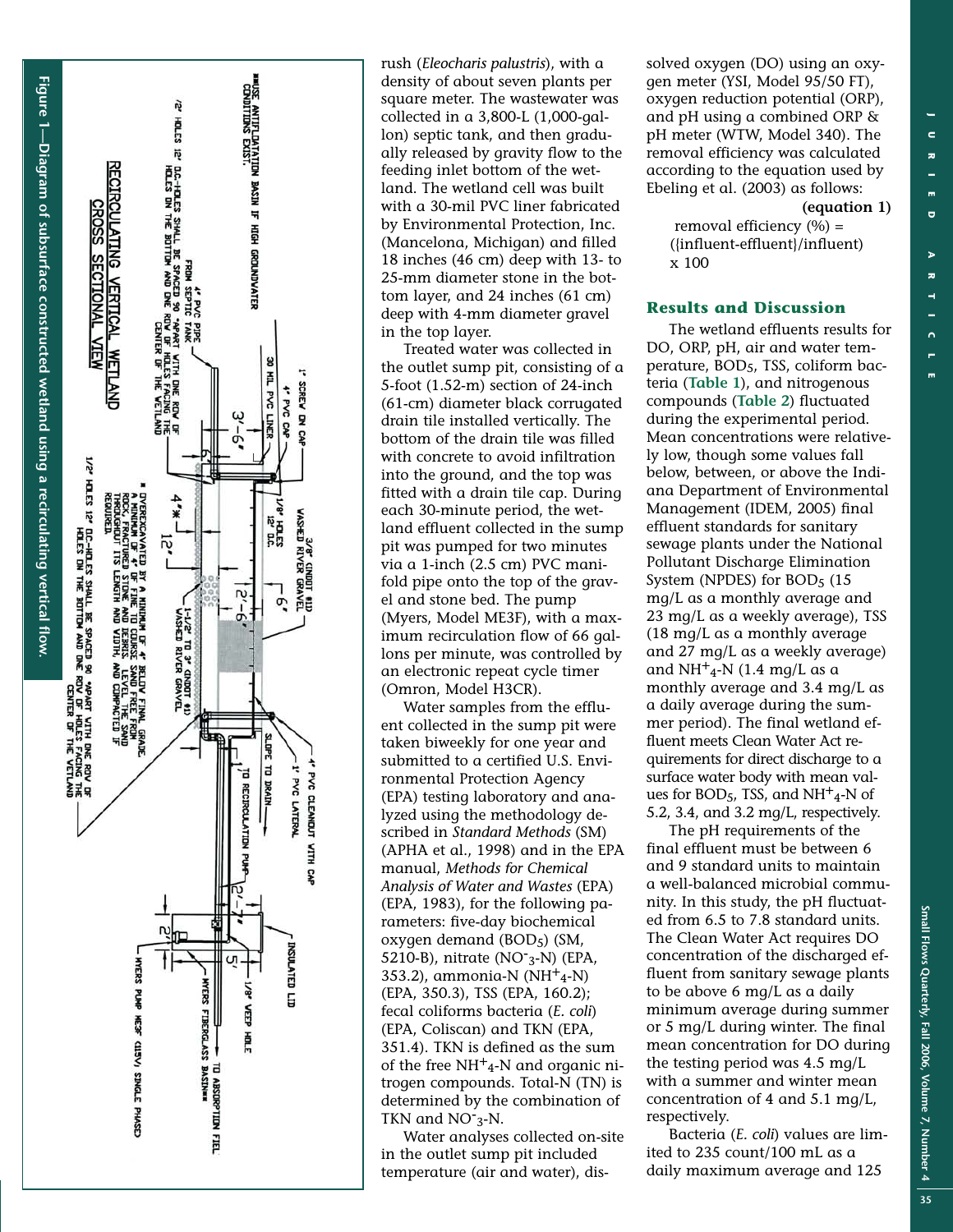щ

Small Flows Quarterly, Fall 2006, Volume 7, Number 4 **Small Flows Quarterly, Fall 2006, Volume 7, Number 4 36** count/100 mL as a monthly maximum average. The final mean concentration of fecal coliform bacteria in the wetland effluent during the experimental period was 6,511 count/100 mL, but this concentration decreased drastically to 64, 190, 100 and 160 count/100 mL on effluents sample during days 69 and 83 (spring), 230 (summer) and 286 (fall), respectively.

The removal efficiency (**Table 3**) for TSS, BOD5, Total-N, TKN,  $NH<sup>+</sup><sub>4</sub>-N$ , and fecal coliform bacteria was 96, 97, 83, 93, 92 and 99 percent, respectively. The nitrate-N concentration showed a final mean value of 9.8 mg/L. The concentration of DO, pH, BOD5 and TSS (**Figure 2**), and nitrogenous compounds such  $NH^+_{4}$ -N, NO<sup>-</sup>3N, TKN, and TN (**Figure 3**) fluctuated during the experimental period and the results were highly variable. However, the constructed wetland achieved rates of 100 percent removal during days 41, 55, 69, and 83 (spring) and 146 (mid-summer) for TSS, days 69 and 83 (spring) for BOD5, and days 181, 202, 230, 258, and 286 (summer and fall) for NO-3-N.

Hanson et al. (2002) reported that due to the high evapotranspiration (ET) rate occurring in the planted bed, the constructed wetland cell in their study produced no discharge to the absorption field. In the current study, effluent was observed discharging to the absorption field only during January and February (winter) and November (late fall). This observation is important considering the reduction of leach field allowed by the Indiana State Department of Health. Currently, the leach field reduction using constructed wetland fluctuates from 33 to a maximum of 50 percent, depending on soil conditions in the area of the absorption field.

Also, a review of the data indicates that ET may be affecting treatment performance. During the high ET summer months, water losses would cause a concentration effect that would explain the higher levels of BOD and TSS and the change in the pH values. Warm water carries less DO, and a smaller overall volume of water in the system

**Table 1—Values for the recirculating vertical-flow constructed wetland built in LaGrange County, Indiana.** 

| Date<br>(Day) | <b>DO</b><br>(mg/L) | <b>ORP</b><br>(mV) | pH<br>(SU) | Air<br>$(^{\circ}C)$ | Water<br>$(^{\circ}C)$ | BOD <sub>5</sub><br>(mg/L) | <b>TSS</b>     | E. coli<br>(mg/L) (count/100 mL) |
|---------------|---------------------|--------------------|------------|----------------------|------------------------|----------------------------|----------------|----------------------------------|
| 1             | 6.4                 | 70                 | 6.5        | 3.5                  | 6.5                    | 5                          | 3              | 6,800                            |
| 27            | 6.4                 | 72                 | 7.8        | 2.3                  | 4.0                    | 4                          | $\overline{2}$ | 58,000                           |
| 41            | 5.4                 | $-15$              | 7.3        | 1.9                  | 4.2                    | 3                          | 0              | 470                              |
| 55            | 7.2                 | -15                | 7.5        | 2.7                  | 6.3                    | 2                          | $\mathbf 0$    | 16,000                           |
| 69            | 7.1                 | -27                | 7.6        | 2.9                  | 5.9                    | 0                          | 0              | 64                               |
| 83            | 5.8                 | $-32$              | 7.6        | 6.3                  | 8.7                    | 0                          | $\mathbf 0$    | 190                              |
| 97            | 4.2                 | $-25$              | 7.5        | 20.1                 | 13.9                   | 6                          | 6              | 570                              |
| 113           | 2.5                 | 44                 | 7.3        | 11.6                 | 14.7                   | <b>ND</b>                  | <b>ND</b>      | <b>ND</b>                        |
| 125           | 2.3                 | 272                | 7.2        | 24.4                 | 17.5                   | 4                          | $\overline{2}$ | 4,800                            |
| 146           | 4.7                 | 47                 | 7.3        | 27.1                 | 19.4                   | 2                          | 0              | 1,300                            |
| 160           | 3.7                 | 70                 | 7.3        | 19.2                 | 19.9                   | 9                          | 4              | 11,000                           |
| 181           | 3.6                 | 44                 | 7.4        | 25.6                 | 21.1                   | 7                          | 8              | 3,300                            |
| 202           | 3.6                 | 47                 | 7.4        | 31.1                 | 21.9                   | 14                         | 13             | 4,500                            |
| 230           | 5.0                 | 290                | 7.5        | 24.6                 | 21.8                   | 6                          | 3              | 100                              |
| 258           | 3.8                 | 368                | 7.5        | 22.6                 | 21.2                   | 8                          | 5              | 1,800                            |
| 286           | 5.5                 | 413                | 7.7        | 14.7                 | 13.9                   | 6                          | 4              | 160                              |
| 321           | 1.3                 | 350                | 7.3        | 0.5                  | 10.9                   | 7                          | 6              | 1,000                            |
| 349           | 1.8                 | 88                 | 7.5        | $-17.2$              | 6.7                    | 6                          | $\overline{2}$ | 640                              |
| Mean          | 4.5                 | 115                | <b>NA</b>  | 12.4                 | 13.3                   | 5.2                        | 3.4            | 6,511                            |
| SD            | 1.8                 | 126                | <b>NA</b>  | 10.9                 | 6.7                    | 3.5                        | 3.5            | 13,981                           |
| Max           | 7.2                 | 413                | 7.8        | 31.1                 | 21.9                   | 14                         | 13             | 58,000                           |
| Min           | 1.3                 | -32                | 6.5        | $-17.2$              | 4.0                    | 0                          | $\mathbf 0$    | 64                               |

Mean concentration, standard deviation (SD), maximum (Max), and minimum (Min) values of dissolved oxygen (DO), oxido-reduction potential (ORP), pH, air and water temperature, biochemical oxygen demand (BOD5), total soluble solids (TSS), and fecal coliform bacteria (*E coli*) NA: not Applicable, ND: not data.

**Table 2—Values for the recirculating vertical-flow constructed wetland built in LaGrange County, Indiana.** 

| Date  | $NH^{+4}$ -N | $NO^{-3}$ -N | <b>TKN</b> | ΤN        |
|-------|--------------|--------------|------------|-----------|
| (Day) | (mg/L)       | (mg/L)       | (mg/L)     | (mg/L)    |
| 1     | 4.2          | 18.3         | 6.0        | 24.3      |
| 27    | 1.7          | 20.0         | 2.4        | 22.4      |
| 41    | 2.8          | 24.5         | 3.4        | 27.9      |
| 55    | 0.8          | 18.6         | 2.4        | 21.0      |
| 69    | 1.3          | 22.0         | 2.0        | 24.0      |
| 83    | 1.8          | 19.2         | 3.3        | 22.5      |
| 97    | 1.9          | 4.1          | 3.4        | 7.5       |
| 113   | <b>ND</b>    | <b>ND</b>    | <b>ND</b>  | <b>ND</b> |
| 125   | 4.4          | 11.7         | 5.7        | 17.4      |
| 146   | 1.4          | 10.9         | 1.8        | 12.7      |
| 160   | 5.1          | 5.5          | 5.1        | 10.6      |
| 181   | 2.8          | 0            | 3.8        | 3.8       |
| 202   | 5.2          | 0            | 5.4        | 5.4       |
| 230   | 1.9          | 0            | 2.3        | 2.3       |
| 258   | 4.7          | 0            | 5.2        | 5.2       |
| 286   | 5.1          | 0            | 5.4        | 5.4       |
| 321   | 5.6          | 7.0          | 6.3        | 13.3      |
| 349   | 3.9          | 5.5          | 4.8        | 10.3      |
| Mean  | 3.2          | 9.8          | 4.0        | 13.8      |
| SD    | 1.6          | 8.9          | 1.5        | 8.4       |
| Max   | 5.6          | 24.5         | 6.3        | 27.9      |
| Min   | 0.8          | 0            | 1.8        | 2.3       |

Mean concentration, standard deviation (SD), maximum (Max), and minimum (Min) values of ammonia-N (NH<sup>+4</sup>-N), nitrate-N (NO<sup>-3</sup>-N), total Kjeldahl nitrogen (TKN), and total-N (TN=TKN + NO<sup>-3</sup>-N) for the recirculating vertical-flow constructed wetland built in LaGrange County, Indiana. ND: Not Data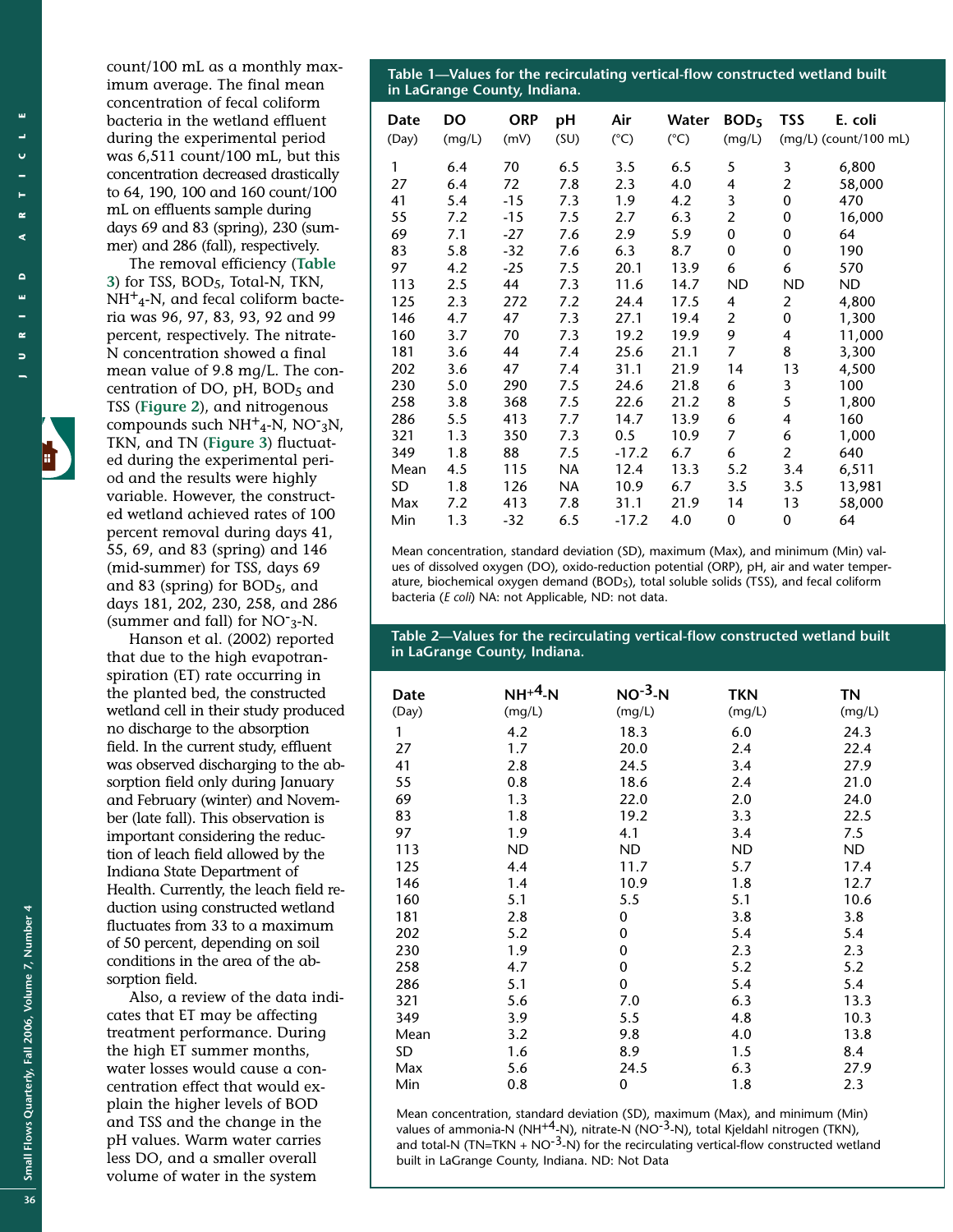would result in a greater residence time in the saturated anoxic bottom portion of the constructed wetland bed. This could account for the low DO, ORP, and nitrate-N levels observed in the summer months.

Results for the oxido-reduction potential parameter were as expected with high variable trend, and it is well correlated with DO concentrations. Sewage effluents from a septic tank have a high oxygen demand and a high reducing environment with ORP values reaching as low as -400 mV. Treated effluents usually have low oxygen demand and can reach values of +300 mV (Easton et al., 1998). Favorable ORP conditions for nitrification and denitrification processes can occur from +200 to +400 mV and -50 to +225 mV, respectively. The ORP values during the testing period fluctuated from -15 to +413 mV with a final mean value of +115 mV.

Cooper and Green (1995) found that a vertical-flow constructed wetland can achieve essentially complete BOD<sub>5</sub> removal because of high amounts of oxygen transfer through the gravel/ root hair bed. Kurniadie and Kunze (2004) reported higher DO in effluent (6.6 mg/L) of constructed wetland with vertical flow than in influent  $(1.1 \text{ mg/L})$ . High oxygen content in the filter bed is required for bacteria to remove both organic and nutrient pollutants.

Platzer and Mauch (1997) reported that the removal efficiency of vertical-flow constructed wetlands depend on natural aeration to provide oxygen, and, therefore, BOD<sub>5</sub>, COD and  $NH<sup>+</sup><sub>4</sub>$ -N removal is high, but total-N elimination is limited. Luederitz et al. (2001) suggested that denitrification capacity of vertical-flow wetlands is poor. Their study showed TN removal of 71 percent without using recirculation. To improve nitrogen compounds removal in vertical-flow wetlands, they recommend intermittently loading the reed beds. In the present study, the timer allowed every 30 minutes an intermittently loading of the wetland and the TN per**Table 3—Treatment efficiency values for the recirculating vertical-flow constructed wetland built in LaGrange County, Indiana. NA: not Applicable**

| <b>Water Quality Parameters</b>                | <b>Recirculating Vertical-flow Wetland</b><br>Influent |             | <b>Effluent Efficiency</b> |  |
|------------------------------------------------|--------------------------------------------------------|-------------|----------------------------|--|
| Coliform Bacterium (organisms/100 mL)          | 320,000,000                                            | 6,511       | $(-)$ 99.9                 |  |
| Biochemical Oxygen Demand $\{BOD_5(mq/L)\}$    | 185                                                    | 5.2         | $(-) 97.2$                 |  |
| Total Suspended Solids {TSS (mg/L)}            | 94                                                     | 3.4         | $(-)$ 96.4                 |  |
| Total Kjeldahl Nitrogenous {TKN (mg/L)}        | 53                                                     | 4.0         | $(-)$ 92.5                 |  |
| Ammonia-N $\{NH^{+4}-N \ (mg/L)\}$             | 41                                                     | 3.2         | $(-) 92.2$                 |  |
| Total-N {(TN=TKN+ NO <sup>-</sup> 3-N) (mg/L)} | 80                                                     | 13.8        | $(-) 82.8$                 |  |
| Nitrate $\{NO^-_3-N \ (mq/L)\}$                | $\overline{2}$                                         | 9.8         | $(+)$ 400                  |  |
| Dissolved Oxygen {DO (mg/L)}                   | 0.8                                                    | 4.5         | NA.                        |  |
| pH (standard units)                            | $7.0 - 9.0$                                            | $6.5 - 7.8$ | NA.                        |  |
| Temperature (°C)                               | 16                                                     | 13.3        | NA.                        |  |
| Oxido-Reduction Potential {ORP (mV)}           | $-350$                                                 | $+115$      | <b>NA</b>                  |  |



**Figure 2—Profile concentrations for the recirculating, vertical-flow, constructed wetland built in LaGrange County, Indiana.**



**Figure 3—Profile concentrations for the recirculating, vertical-flow, constructed wetland built in LaGrange County, Indiana.**

**Small**

**Flows**

**Quarterly,**

**Fall 2006,**

**Volume 7, Number**